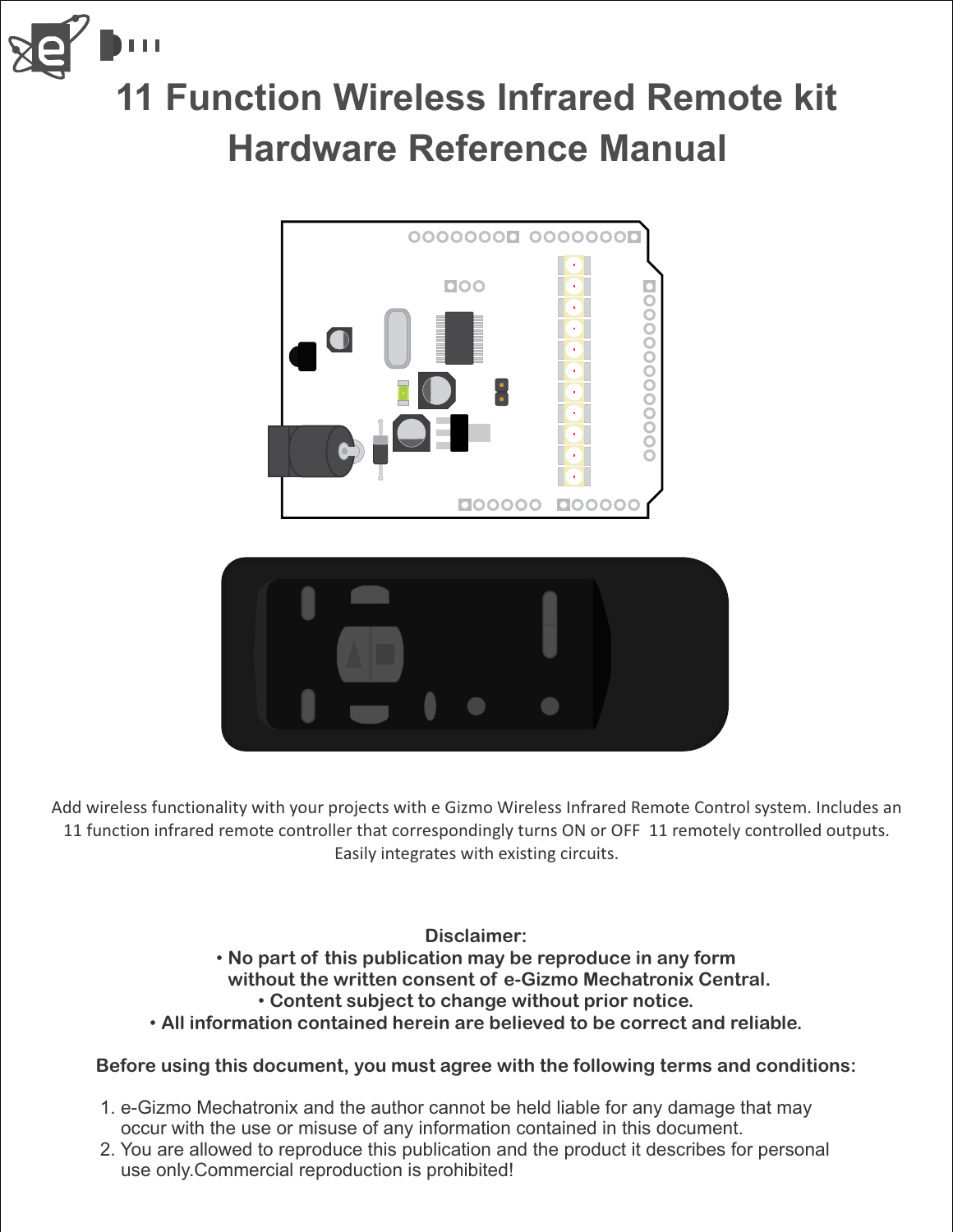#### **SE 11 Functions Wireless Infrared Remote Kit**

## **Major Parts Presentation** 2







**Each Button has their LED indicator and Output Pin**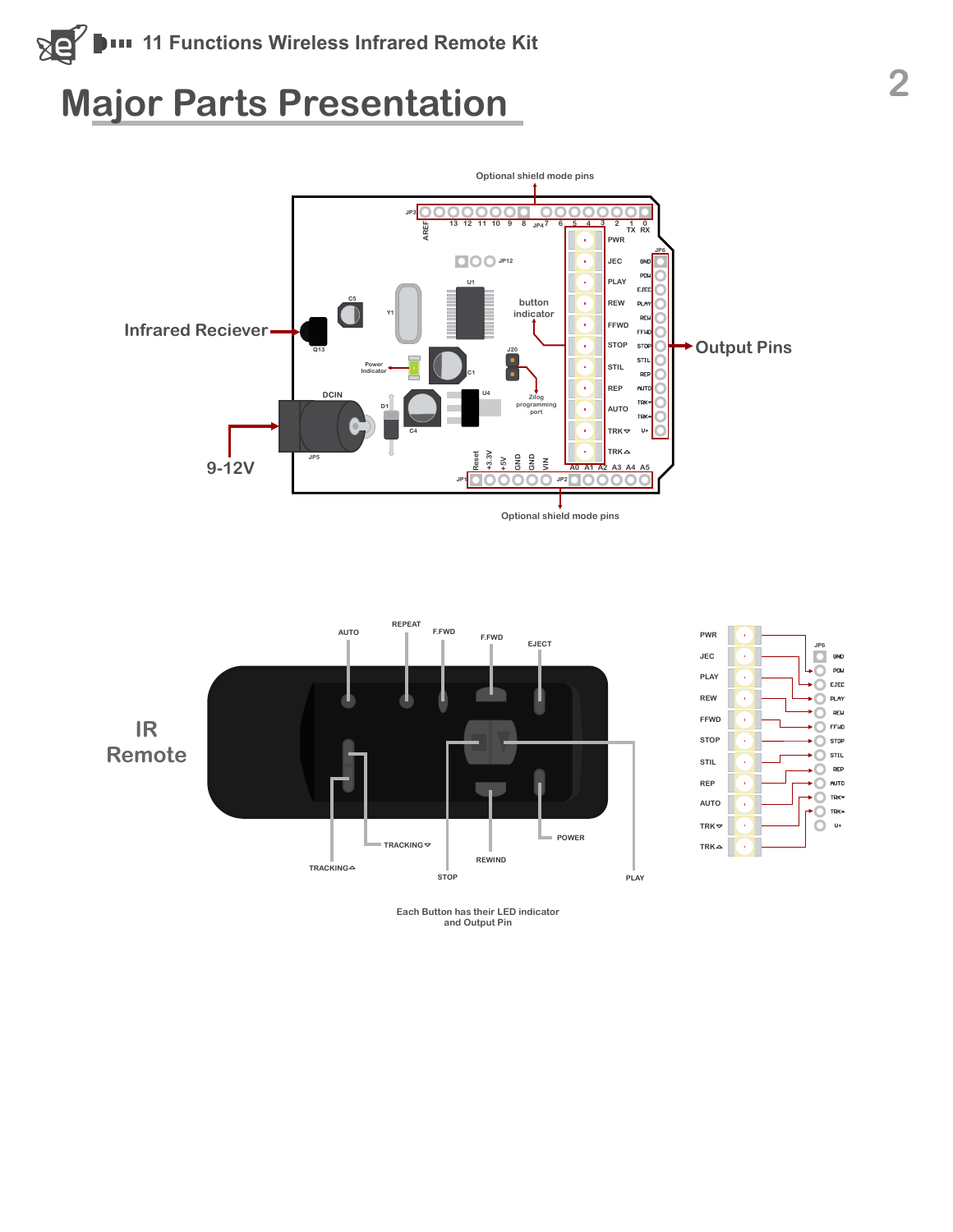#### **Schematic Diagram**

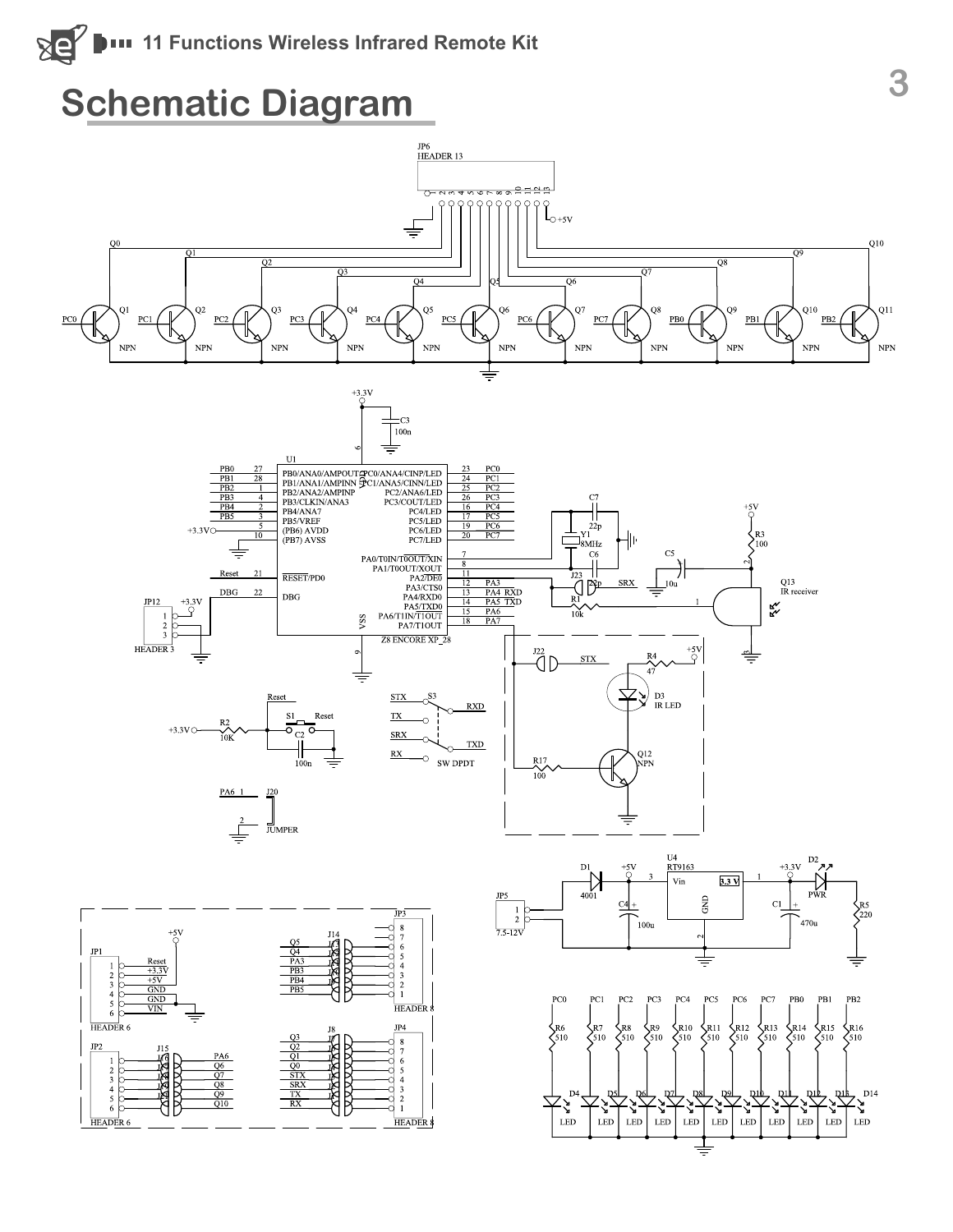

## **PCB Presentation <sup>4</sup>**



**11 Function IR wireless remote control kit Silk Screen Layout**